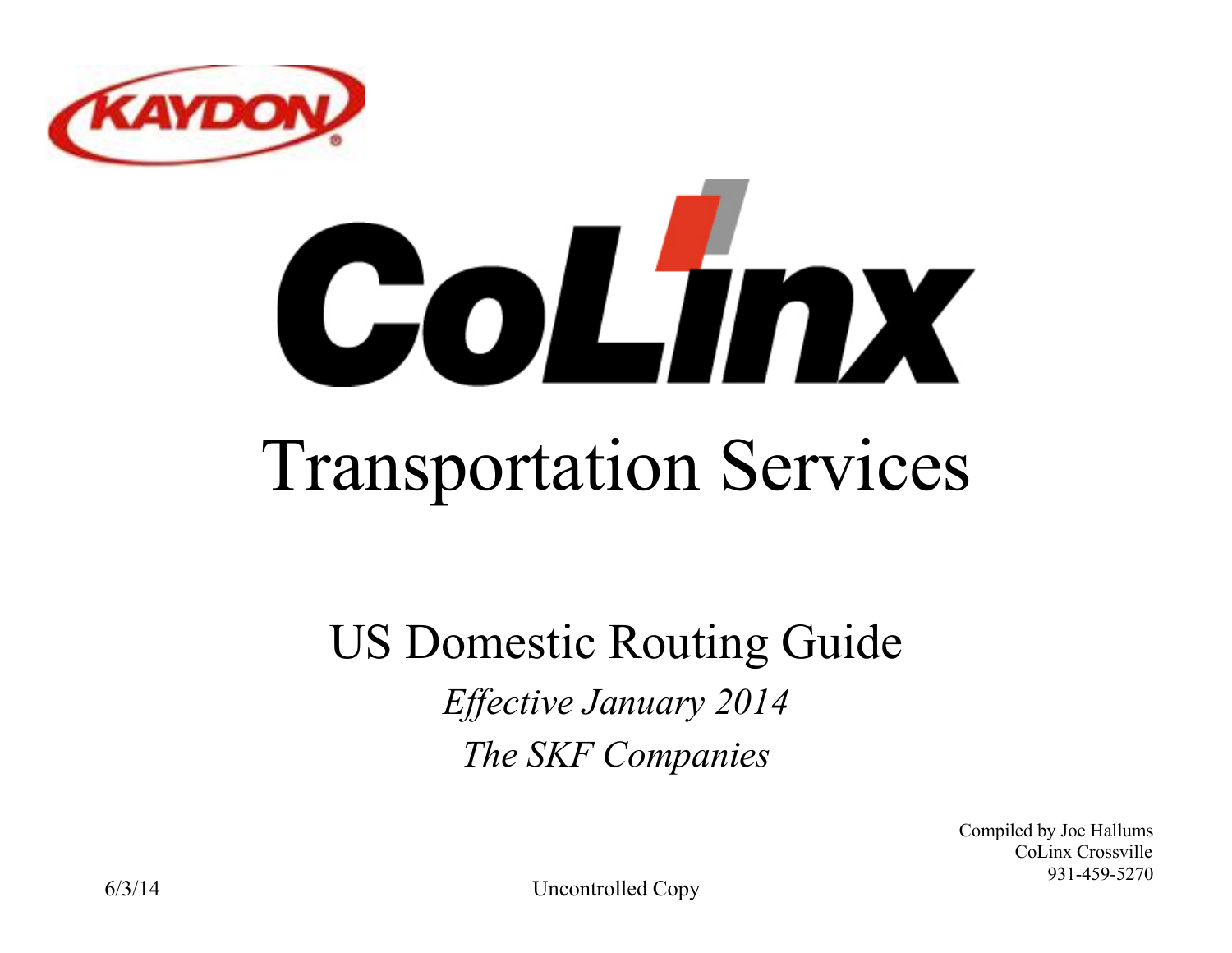



#### Kaydon CoLinx Supplier Training

#### Logistics Routing and Management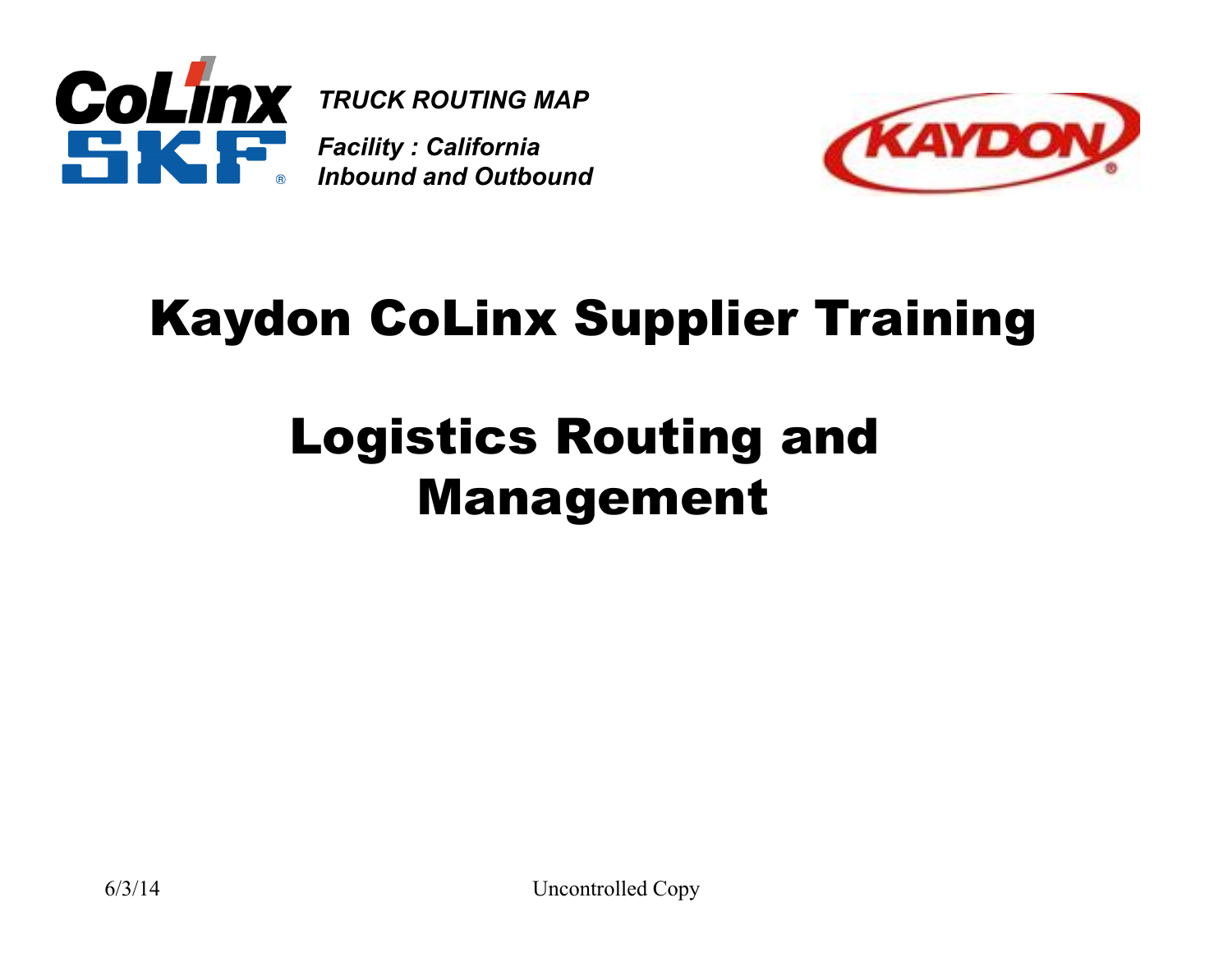



## What is CoLinx?

## Scope of Work

#### 1. All Less than Truck Load (LTL)

### 2. All Truck Load (TL)

#### 6/3/14 that is "PAID" by KAYDON \*\*\* SUPPLIER PARTNERS LOGISTICS MOVES TO KAYDON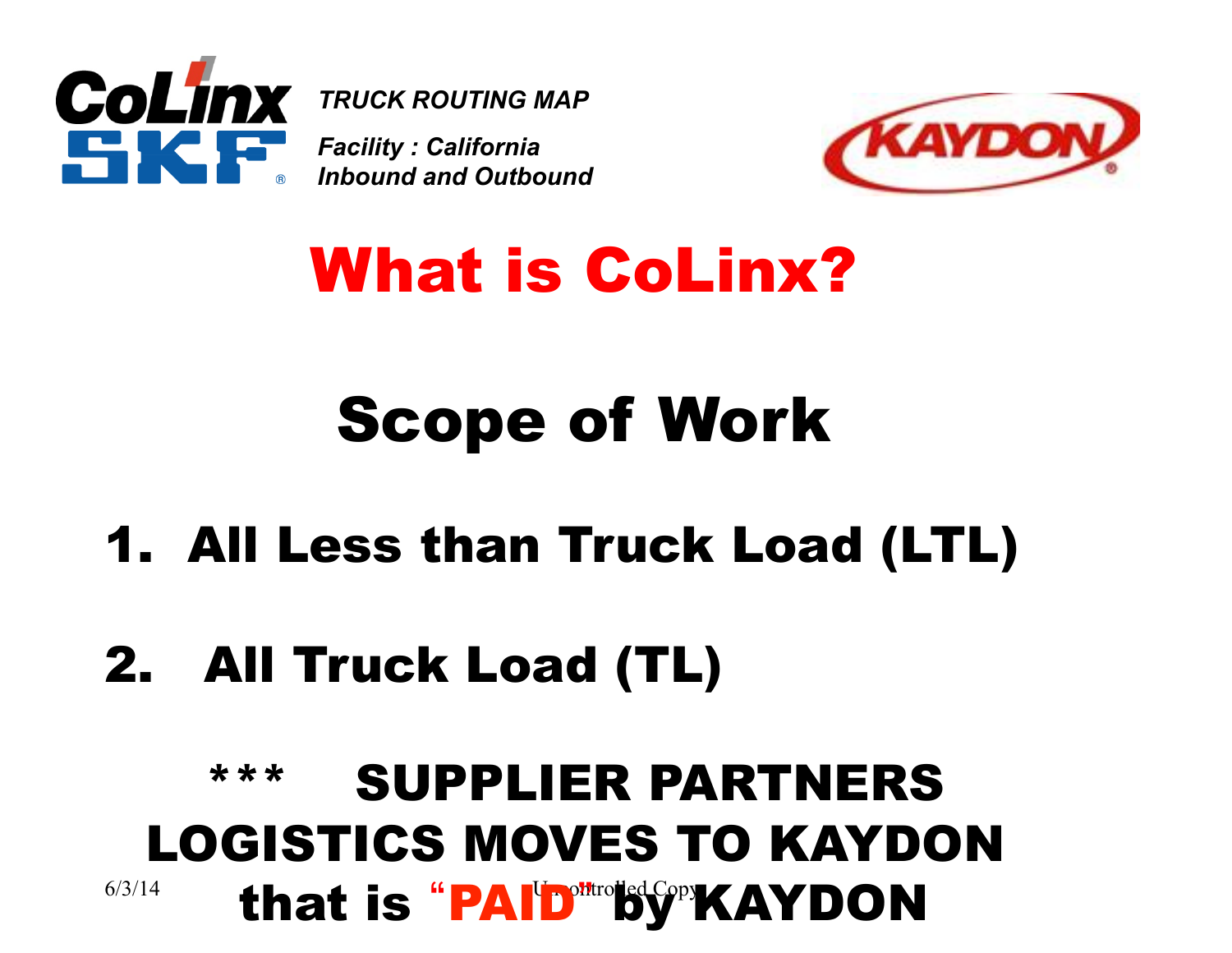



#### Using the CoLinx Routing Guide and select State

| 386-397        | MS | R&L(<br>Carriers |    |            |               |            | OR    | ⁄RC                   | 40 | 73 |  |  |  |
|----------------|----|------------------|----|------------|---------------|------------|-------|-----------------------|----|----|--|--|--|
| 400-42         | KY | R & L Carriers   |    |            |               |            | WA    | YRC                   |    |    |  |  |  |
| 430-459        | OH | R & L Carriers   |    |            |               | 995-999    |       | R & L Carriers        |    |    |  |  |  |
| 460-479        |    | R & L Carriers   |    |            |               |            |       |                       |    |    |  |  |  |
| 480-499        |    | R & L Carriers   | 35 | 47         |               | <br>Canada | - Ont | . Carriers/Day & Ross |    |    |  |  |  |
| $\blacksquare$ |    |                  |    | <b>BOI</b> | <b>Exampl</b> |            |       |                       |    |    |  |  |  |
| <b>STATE</b>   |    |                  |    |            |               |            |       |                       |    |    |  |  |  |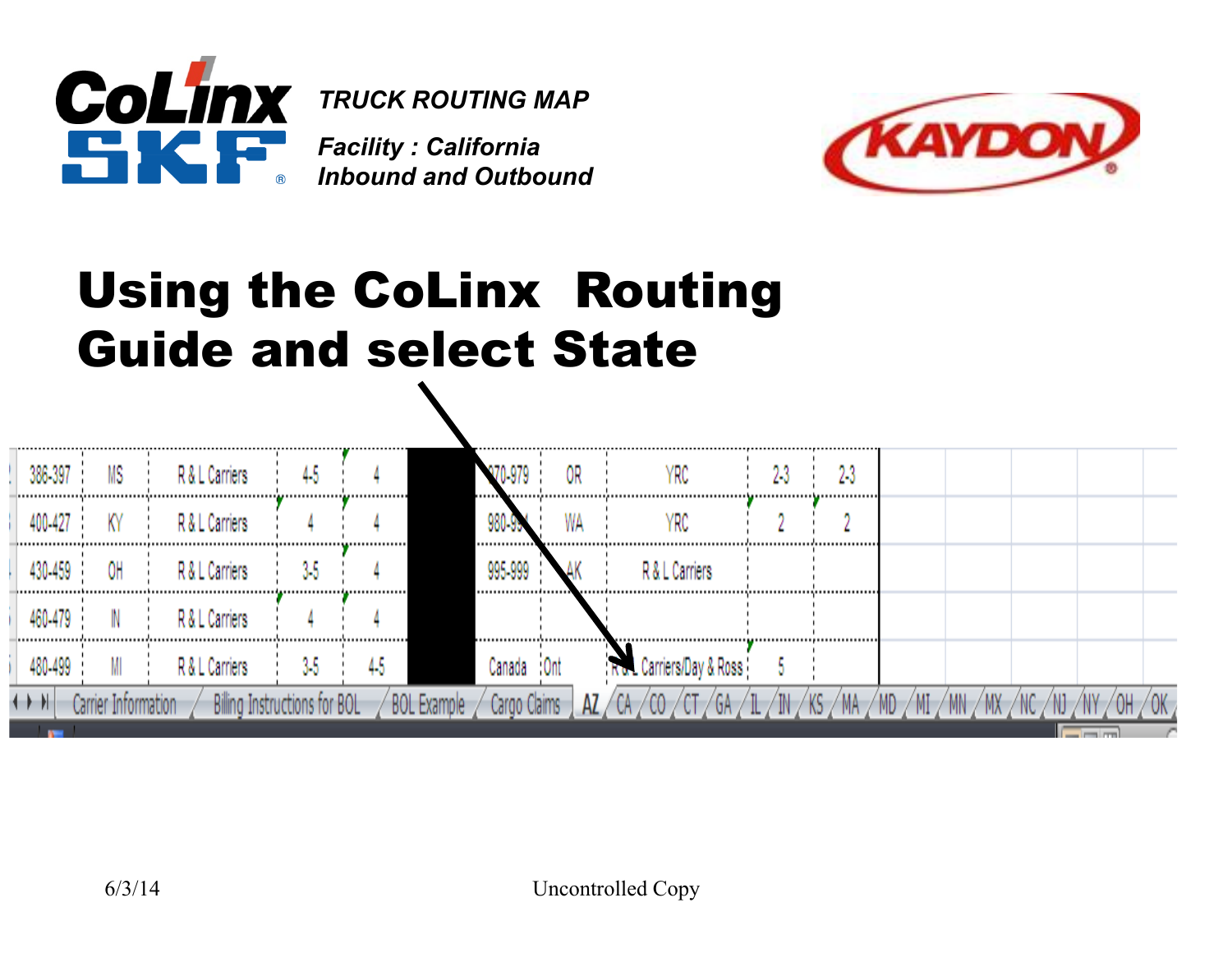

|                                       |              |                          |                  |                         |                                       |         |                       | <b>Effective Date:</b>                               |         | 3/26/2014               |
|---------------------------------------|--------------|--------------------------|------------------|-------------------------|---------------------------------------|---------|-----------------------|------------------------------------------------------|---------|-------------------------|
|                                       |              |                          |                  |                         |                                       |         |                       | <b>Issued By:</b>                                    |         | Joe Hallums             |
|                                       |              |                          |                  | <b>CoLinx</b>           |                                       |         | <b>Applicable to:</b> | <b>INBOUND &amp;</b>                                 |         |                         |
|                                       | Location(s): | Arizona                  |                  |                         |                                       |         |                       |                                                      |         | <b>OUTBOUND</b>         |
| <b>INBOUND / OUTBOUND LTL ROUTING</b> |              |                          |                  |                         |                                       |         |                       |                                                      |         |                         |
|                                       |              |                          |                  | <b>Service Standard</b> |                                       |         |                       |                                                      |         | <b>Service Standard</b> |
| Zip                                   |              |                          |                  | <b>UPS</b>              |                                       | Zip     |                       |                                                      |         | <b>UPS</b>              |
| Code(s)                               | ST           | <b>LTL Truck Routing</b> | LTL              | Ground                  |                                       | Code(s) | <b>ST</b>             | <b>LTL Truck Routing</b>                             | LTL     | Ground                  |
| 010-027                               | <b>MA</b>    | R & L Carriers           | 5                | 5                       |                                       | 570-577 | <b>SD</b>             | R & L Carriers                                       | $3 - 4$ | $2 - 3$                 |
| 028-029                               | RI           | R & L Carriers           | 5                | 5                       |                                       | 580-588 | <b>ND</b>             | R & L Carriers                                       | $4 - 5$ | $2 - 3$                 |
| 030-038                               | NΗ           | R & L Carriers           | 5                | 5                       |                                       | 590-599 | <b>MT</b>             | YRC                                                  | $2-3$   | $2 - 3$                 |
| 039-049                               | <b>ME</b>    | R & L Carriers           | 5                | 5                       |                                       | 600-629 | IL                    | R & L Carriers                                       | $3 - 4$ | $3-4$                   |
| 050-059                               | VT           | R & L Carriers           | 5                | 5                       |                                       | 630-658 | MO                    | R & L Carriers                                       | $3-5$   | з                       |
| uou-uoo                               | ◡            |                          | 5                | 5                       |                                       | 660-679 | κs                    | R & L Carriers                                       | $3-4$   | 3                       |
| 070-089                               | NJ           | R & L Carrier            | 5                | 5                       |                                       | 680-693 | <b>NE</b>             | R & L Carriers                                       | $3-4$   | $2 - 3$                 |
| 100-149                               | NY           | R & L Carriers           | $4 - 5$          | 5                       |                                       | 700-714 | LA                    | R & L Carriers                                       | $3 - 5$ | 4                       |
| 150-196                               | PA           | R & L Carriers           | 5                | 5                       |                                       | 716-729 | AR                    | R & L Carriers                                       | $3-5$   | $3 - 4$                 |
| 197-199                               | DE           | R&LC                     |                  |                         |                                       |         |                       |                                                      |         |                         |
| 200-205                               | DC           | R&LC                     | <b>Step ONE;</b> |                         |                                       |         |                       |                                                      |         |                         |
| 206-219                               | <b>MD</b>    | <b>R&amp;L</b>           |                  |                         | A) In Route Guide define the ZIP CODE |         |                       |                                                      |         |                         |
| 220-246                               | VA           | R&LC                     |                  |                         |                                       |         |                       |                                                      |         |                         |
| 247.268                               | WAZ.         | R <sub>1</sub>           |                  |                         |                                       |         |                       | B) With the Defined Carrier proceed to the next step |         |                         |

6/3/14 Uncontrolled Copy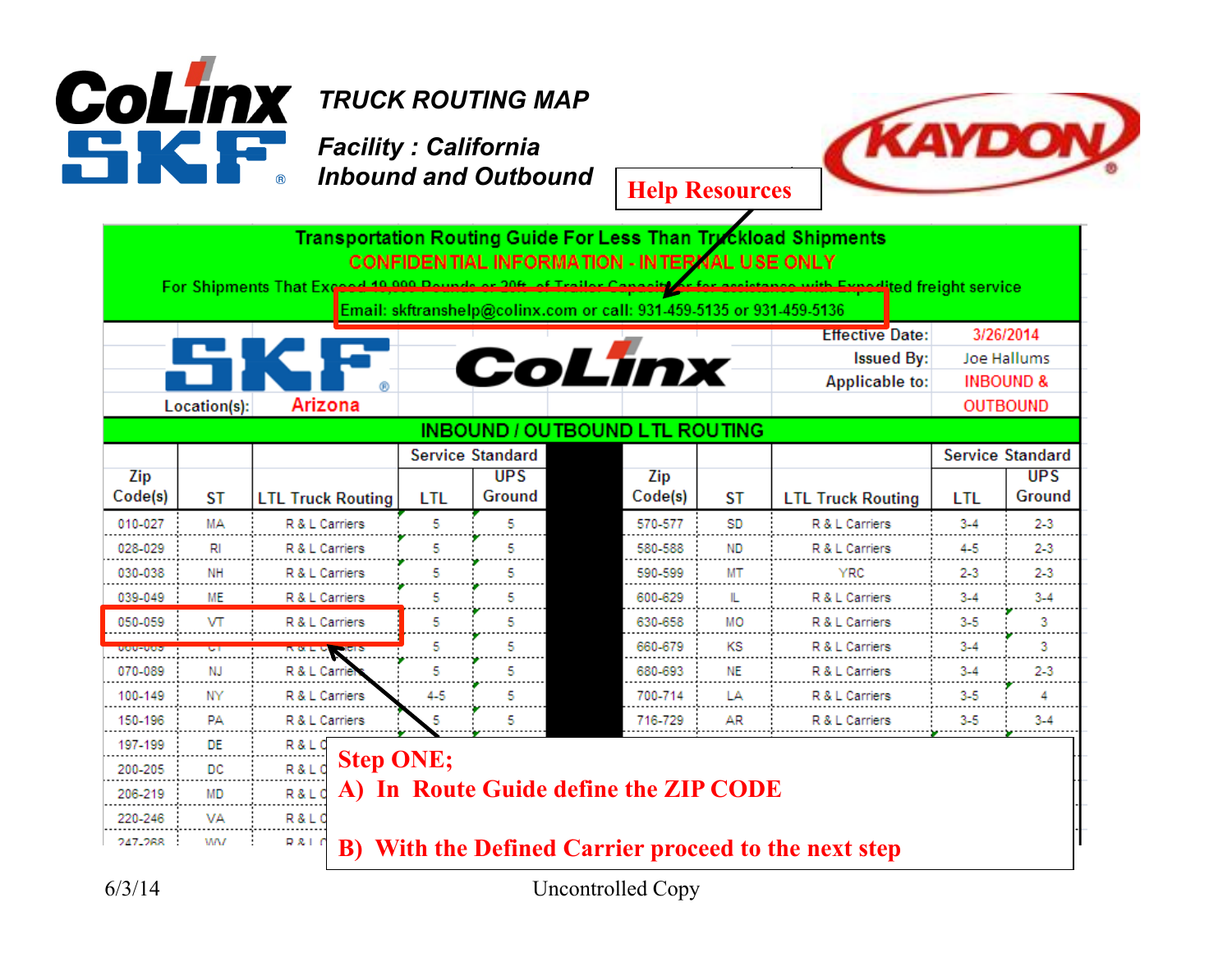

*Facility : California Inbound and Outbound*



|         | <b>CoLinx</b>                    |                       | <b>APPROVED CARRIERS</b>                            |                             |                           |                                              |     |  |  |  |  |  |
|---------|----------------------------------|-----------------------|-----------------------------------------------------|-----------------------------|---------------------------|----------------------------------------------|-----|--|--|--|--|--|
|         | Carrier                          | <b>SCAC Codes</b>     |                                                     | <b>Web Site</b>             |                           |                                              |     |  |  |  |  |  |
|         | <b>Averitt Express</b>           | <b>AVRT</b>           |                                                     | www.averittexpress.com      |                           |                                              |     |  |  |  |  |  |
|         | <b>Estes Express</b>             | EXLA                  |                                                     | www.estes-express.com       |                           |                                              |     |  |  |  |  |  |
|         | <b>Expedited Freight Systems</b> | <b>EXDF</b>           |                                                     | www.expedited.org           |                           | <b>Step TWO:</b>                             |     |  |  |  |  |  |
|         | Oak Harbor Freight Lines         | OAKH                  |                                                     | www.oakh.com                |                           |                                              |     |  |  |  |  |  |
|         | <b>USF Holland</b>               | <b>HMES</b>           |                                                     | www.usfc.com                |                           |                                              |     |  |  |  |  |  |
|         | <b>R&amp;L Carriers</b>          | <b>RLCA</b>           |                                                     | www.rlcarriers.com          |                           | <b>Click on the Defined Carrier Web Site</b> |     |  |  |  |  |  |
|         | RJW Transport, INC               | <b>RJWL</b>           |                                                     | www.rjwgroup.com            |                           |                                              |     |  |  |  |  |  |
|         | <b>Ward Trucking</b>             | WARD                  |                                                     | <u>www.wardtrucking.com</u> |                           |                                              |     |  |  |  |  |  |
|         | YRC Inc.                         | <b>RDWY</b>           | <u>www.yrcinc.com</u>                               |                             |                           |                                              |     |  |  |  |  |  |
|         | <b>United Parcel Service</b>     | <b>Parcel Carrier</b> |                                                     | www.ups.com                 |                           | <b>Located in Tab #1 Carrier in Tab One</b>  |     |  |  |  |  |  |
|         |                                  |                       |                                                     |                             |                           |                                              |     |  |  |  |  |  |
|         |                                  |                       | <b>CONFIDENTIAL INFORMATION - INTERNAL USE ONLY</b> |                             |                           |                                              |     |  |  |  |  |  |
| 386-397 | МS<br>R & L Carriers             | 4-5                   |                                                     | 970-979                     | YRC                       | 2-3                                          | 2-3 |  |  |  |  |  |
| 400-427 | R & L Carriers<br>KY             |                       |                                                     | 980-994<br>WА               | YRC                       |                                              |     |  |  |  |  |  |
| 430-459 | R & L Carriers<br>OH             |                       |                                                     | 995-999<br>АK               | R & L Carriers            |                                              |     |  |  |  |  |  |
| 460-479 | R&L Care<br>IN                   |                       |                                                     |                             |                           |                                              |     |  |  |  |  |  |
| 480-499 | R & L Carriers<br>MI             | 3-5                   | 4-5                                                 | Canada Ont                  | R & L Carriers/Day & Ross |                                              |     |  |  |  |  |  |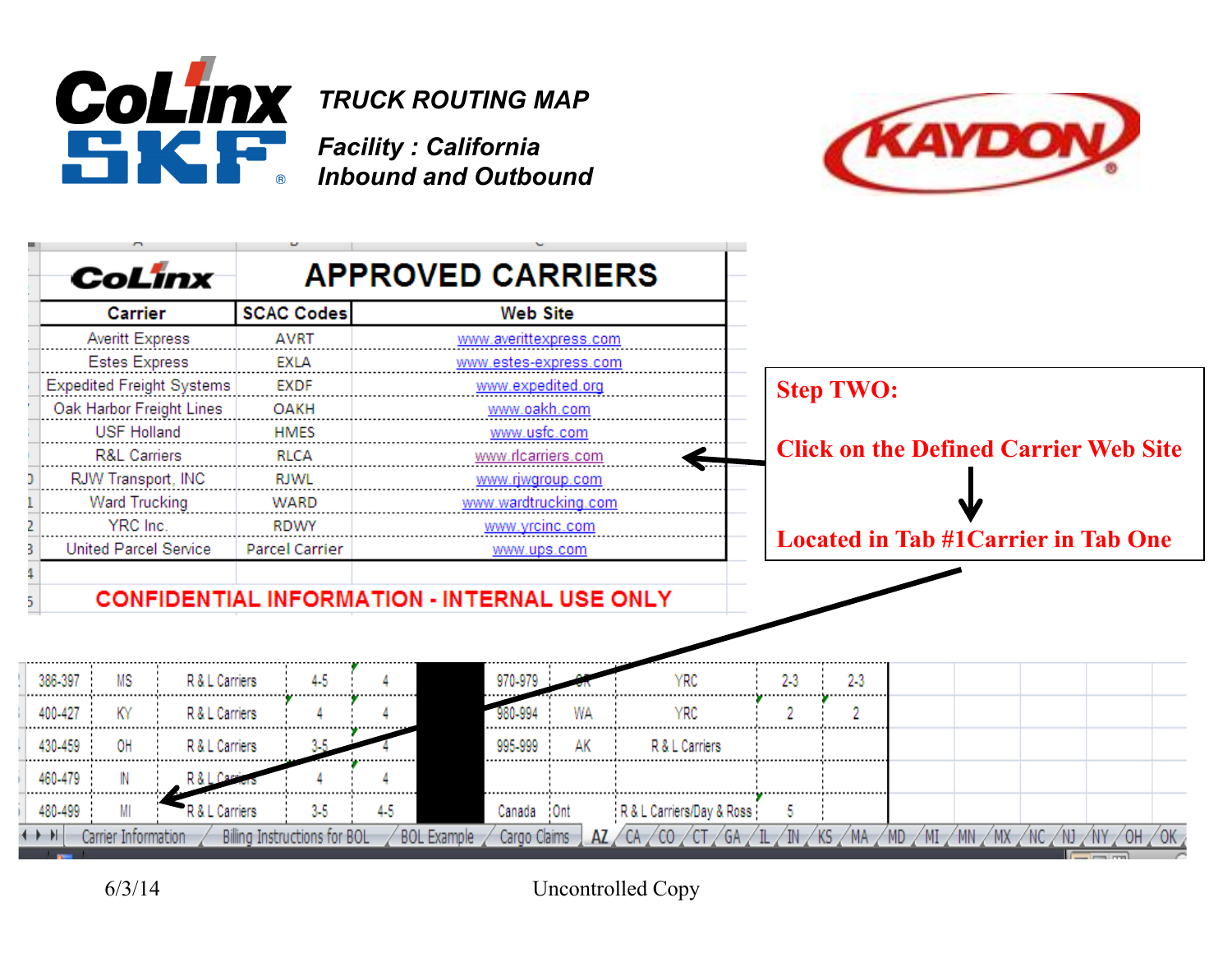

*Inbound and Outbound*



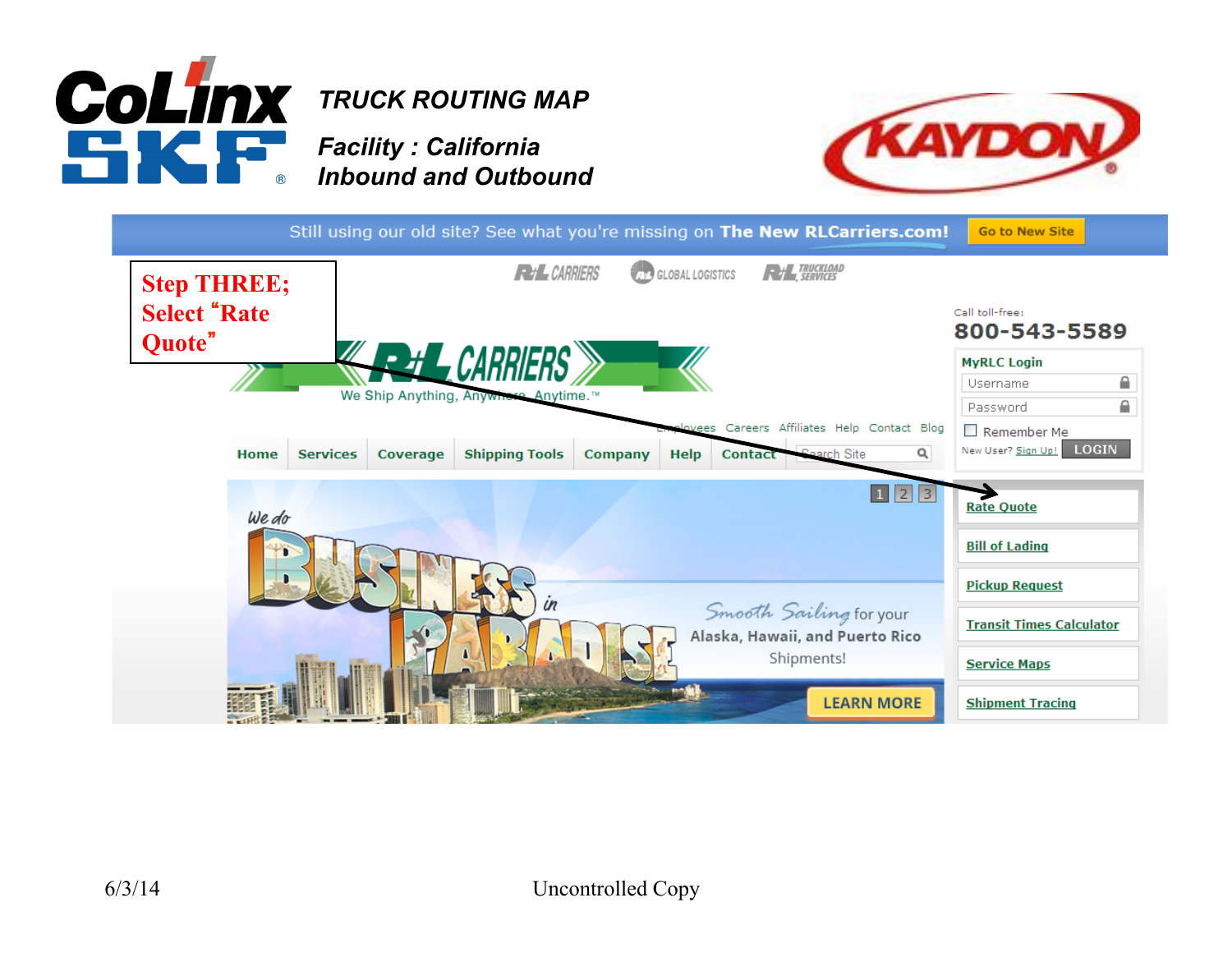

*Inbound and Outbound*



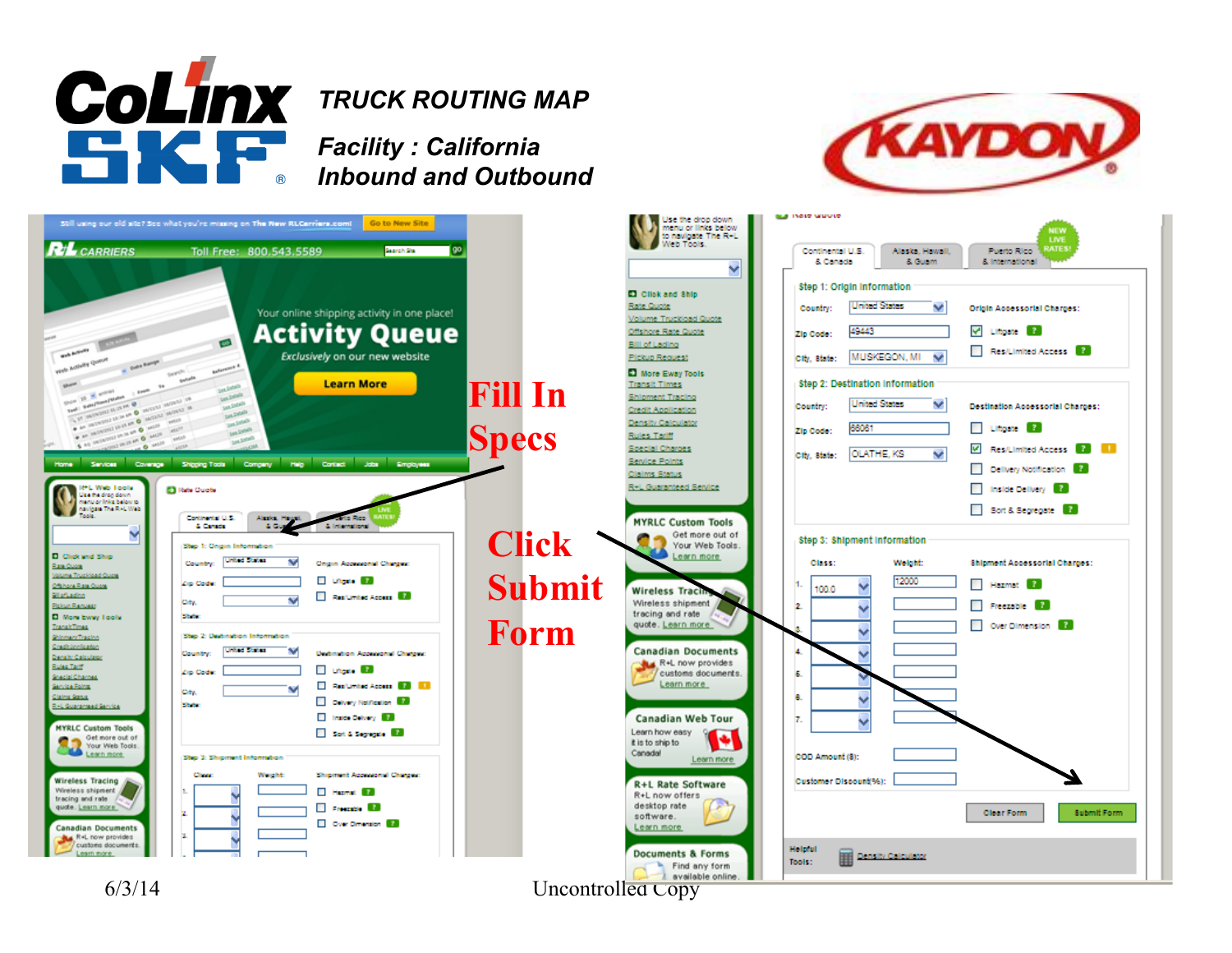

Click and Ship

Volume Truckload Quote

Offshore Rate Quote Bill of Lading Pickup Request More Eway Tools Transit Times

Shipment Tracing

Credit Application Density Calculator

Rules Tariff Special Charges

Service Points Claims Status R+L Guaranteed Service

**MYRLC Custom Tools** Get more out of Your Web Tools. Learn more

**Wireless Tracing** Wireless shipment

tracing and rate quote. Learn more

Rate Quote

*Facility : California Inbound and Outbound*

DESTINATION

12000

12000

Select options below to undate your Net Charge

Standard Service provides you with all the value you've come to expect,<br>Illise 99.6% exception-free delivery and 98% on-time performance.

Guaranteed Service guarantees your shipment will arrive by 9:00 PM on or<br>before the service date based on standard service.

Click Here for R+L Expedited Service!

Need it faster?

**OLATHE, KS USA** 

**Destination Service Center** 

Phone 1-800-685-2440

Service Center Address

**Rafe** 

\$107.91

Charge

\$12,949.20

\$12,949.20

\$8,934.83

Included

**C** Add \$908.44

\$6,984.6

#### **MUSKEGON, MI USA**  $\overline{\mathbf{v}}$ Origin Service Center **GIN** Phone 1-800-433-6283 홍 Service Center Address Details: **Bern** Welght Class: 100 Gross Charge

| R+L Discount Saves This Much     | 65%   | $-88.416.98$ |
|----------------------------------|-------|--------------|
| <b>Discounted Freight Charge</b> |       | 84,532.22    |
| Fuel Surcharge                   | 30.3% | 81.373.26    |
| Residential Delivery Fee         |       | 8719.10      |
| Lift Gate Fee PAU                |       | \$360.10     |

Standard Service Net Charges

Select Service Level

**NET CHARGE:** 

 $\circledcirc$ 

О

Standard Service

**Guaranteed Service** 

Quote #: 20978367

**Inte** # Service Days: 2

**Canadian Documents BLA** R+L now provides customs documents. Learn more









Schedule a pickup now



#### **Click Schedule Pick up Now**

**COMMUNICATE OR RECORD Route # (Defines) The KAYDON ARRIVAL TRACKING NUMBER AND DATE**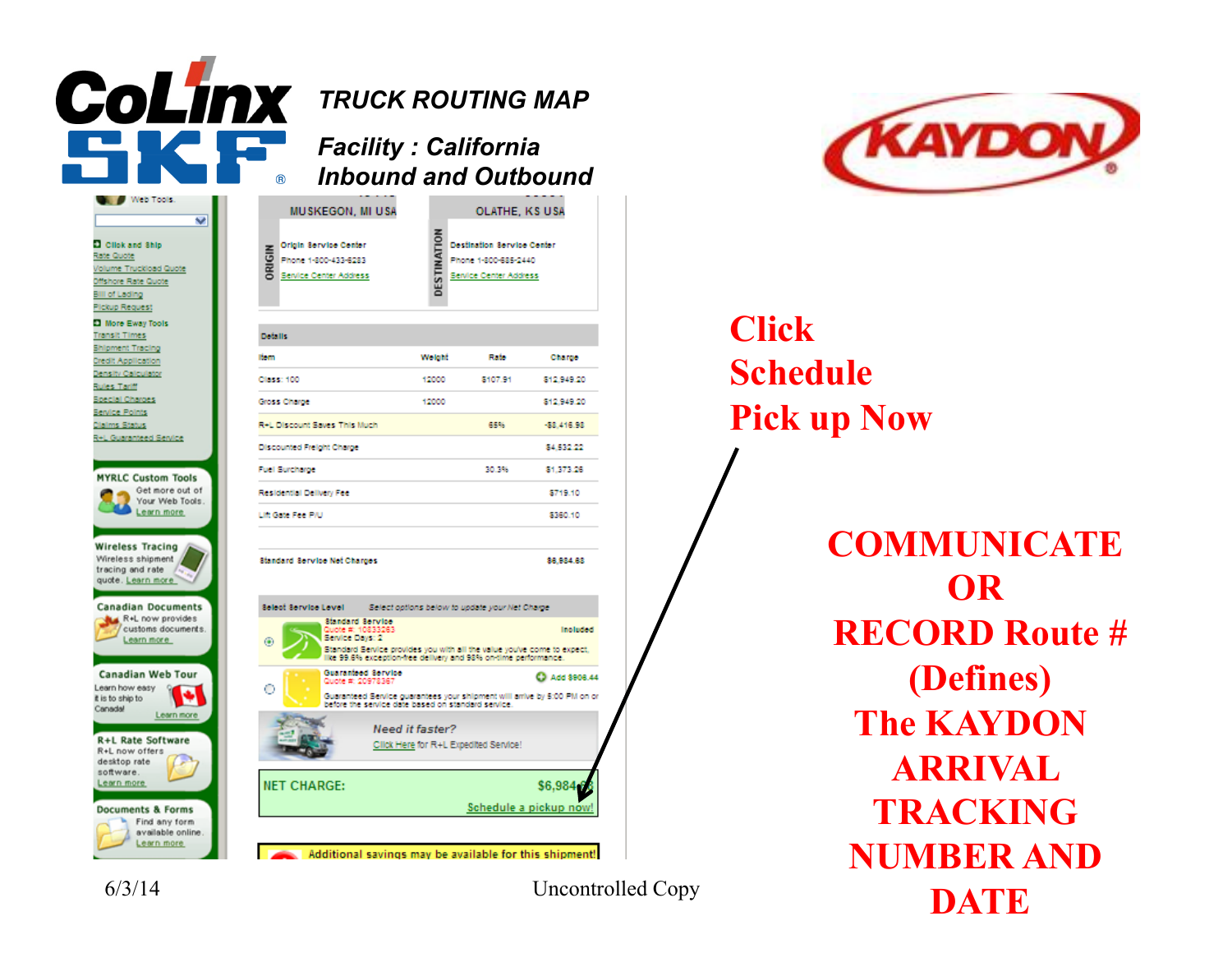





#### **ROUTING DETAIL GUIDES**

#### **HELP LINE INSTRUCTIONS**

6/3/14 Uncontrolled Copy



| <b>Transportation Routing Guide For Less Than Truckload Shipments</b><br><b>CONFIDENTIAL INFORMATION - INTERNAL USE ONLY</b><br>For Shipments That Exceed 19,999 Pounds or 20ft of Trailer Capacity or for assistance with Expedited freight service<br>Email: skftranshelp@colinx.com or call: 931-459-5135 or 931-459-5136 |              |                          |          |                         |  |                                       |                   |                          |                         |                             |  |
|------------------------------------------------------------------------------------------------------------------------------------------------------------------------------------------------------------------------------------------------------------------------------------------------------------------------------|--------------|--------------------------|----------|-------------------------|--|---------------------------------------|-------------------|--------------------------|-------------------------|-----------------------------|--|
|                                                                                                                                                                                                                                                                                                                              |              |                          |          |                         |  |                                       |                   | <b>Effective Date:</b>   | 3/26/2014               |                             |  |
|                                                                                                                                                                                                                                                                                                                              |              |                          | CoLinx   |                         |  |                                       | <b>Issued By:</b> | Joe Hallums              |                         |                             |  |
|                                                                                                                                                                                                                                                                                                                              |              |                          |          |                         |  |                                       |                   | <b>Applicable to:</b>    |                         | <b>INBOUND &amp;</b>        |  |
|                                                                                                                                                                                                                                                                                                                              | Location(s): | Arizona                  |          |                         |  |                                       |                   |                          | <b>OUTBOUND</b>         |                             |  |
|                                                                                                                                                                                                                                                                                                                              |              |                          |          |                         |  | <b>INBOUND / OUTBOUND LTL ROUTING</b> |                   |                          |                         |                             |  |
|                                                                                                                                                                                                                                                                                                                              |              |                          |          | <b>Service Standard</b> |  |                                       |                   |                          | <b>Service Standard</b> |                             |  |
| Zip<br>Code(s)                                                                                                                                                                                                                                                                                                               | <b>ST</b>    | <b>LTL Truck Routing</b> | LTL      | <b>UPS</b><br>Ground    |  | Zip<br>Code(s)                        | <b>ST</b>         | <b>LTL Truck Routing</b> | ГTI                     | <b>UPS</b><br><b>Ground</b> |  |
| 010-027                                                                                                                                                                                                                                                                                                                      | MA           | R & L Carriers           | ś        | ς                       |  | 570-577                               | SD                | R & L Carriers           | $3 - 4$                 | $2 - 3$                     |  |
| 028-029                                                                                                                                                                                                                                                                                                                      |              | R & L Carriers           | s        |                         |  | 580-588                               | мn                | R & L Carriers           | 4.5                     | $2-3$                       |  |
| 030-038                                                                                                                                                                                                                                                                                                                      | мн           | R & L Carriers           | ç        |                         |  | 590-599                               | MТ                | YRC                      | $2-3$                   | $2-3$                       |  |
| 039-049                                                                                                                                                                                                                                                                                                                      | ME           | R & L Carriers           | S        |                         |  | 600-629                               |                   | R & L Carriers           | $3 - 4$                 | $3 - 4$                     |  |
| 050-059                                                                                                                                                                                                                                                                                                                      | vт           | R & L Carriers           | S        | s                       |  | 630-658                               | MO                | R & L Carriers           | $3 - 5$                 | з                           |  |
| 060-069                                                                                                                                                                                                                                                                                                                      | CT           | R & L Carriers           | 5        | s                       |  | 660-679                               | KS                | R & L Carriers           | $3 - 4$                 | 3                           |  |
| 070-089                                                                                                                                                                                                                                                                                                                      | NJ           | R & L Carriers           | ś        | ۹                       |  | 680,693                               | NE                | R & L Carriers           | 3.4                     | $2-3$                       |  |
| 100-149                                                                                                                                                                                                                                                                                                                      | NY           | R & L Carriers           | $4 - 5$  | Ś                       |  | 700-714                               | LA                | R & L Carriers           | $3 - 5$                 | 4                           |  |
| 150-196                                                                                                                                                                                                                                                                                                                      | PΔ           | R & L Carriers           | s        | s                       |  | 716,729                               | AR                | R & L Carriers           | 3.5                     | $3 - 4$                     |  |
| 197-199                                                                                                                                                                                                                                                                                                                      | DE           | R & L Carriers           | Ś        |                         |  | 730-749                               | OK                | R & L Carriers           |                         | 3                           |  |
| 200-205                                                                                                                                                                                                                                                                                                                      | DC           | R & L Carriers           | S        | s                       |  | 750-799<br>.                          | ТX                | R & L Carriers           | 3.4                     | 3                           |  |
| 206-219                                                                                                                                                                                                                                                                                                                      | <b>MD</b>    | R & L Carriers           |          |                         |  | 800-816                               | co                | /RC                      | $2 - 3$                 | <br>$\overline{2}$          |  |
| 220-246<br>                                                                                                                                                                                                                                                                                                                  | VA           | Carriers<br>             | 4.5<br>. |                         |  | 820-831<br>                           | wv<br>.           | <b>YRC</b><br>           | $2-3$                   | $1 - 2$                     |  |
| 247.200                                                                                                                                                                                                                                                                                                                      | 150.6        | D.R.I. Carriers          |          | r e                     |  | 022.020                               |                   | vor                      | 4.9                     | <br>12                      |  |

#### **CoLinx Transportation Operations Support**

CoLinx Transportation Operations will provide necessary support for the following criteria

- FTL shipments over 20 ft of trailer space and/or over 19,999 Ibs
- Expedited freight CoLinx will arrange the carrier, tracking and delivery detail
- Special equipment requirements (Flatbed trailer, Drop deck, Refrigeration, Dedicated trailer)
- If there are freight billing issues that need to be resolved
- If there are any issues with the CoLinx preferred carriers at your facility